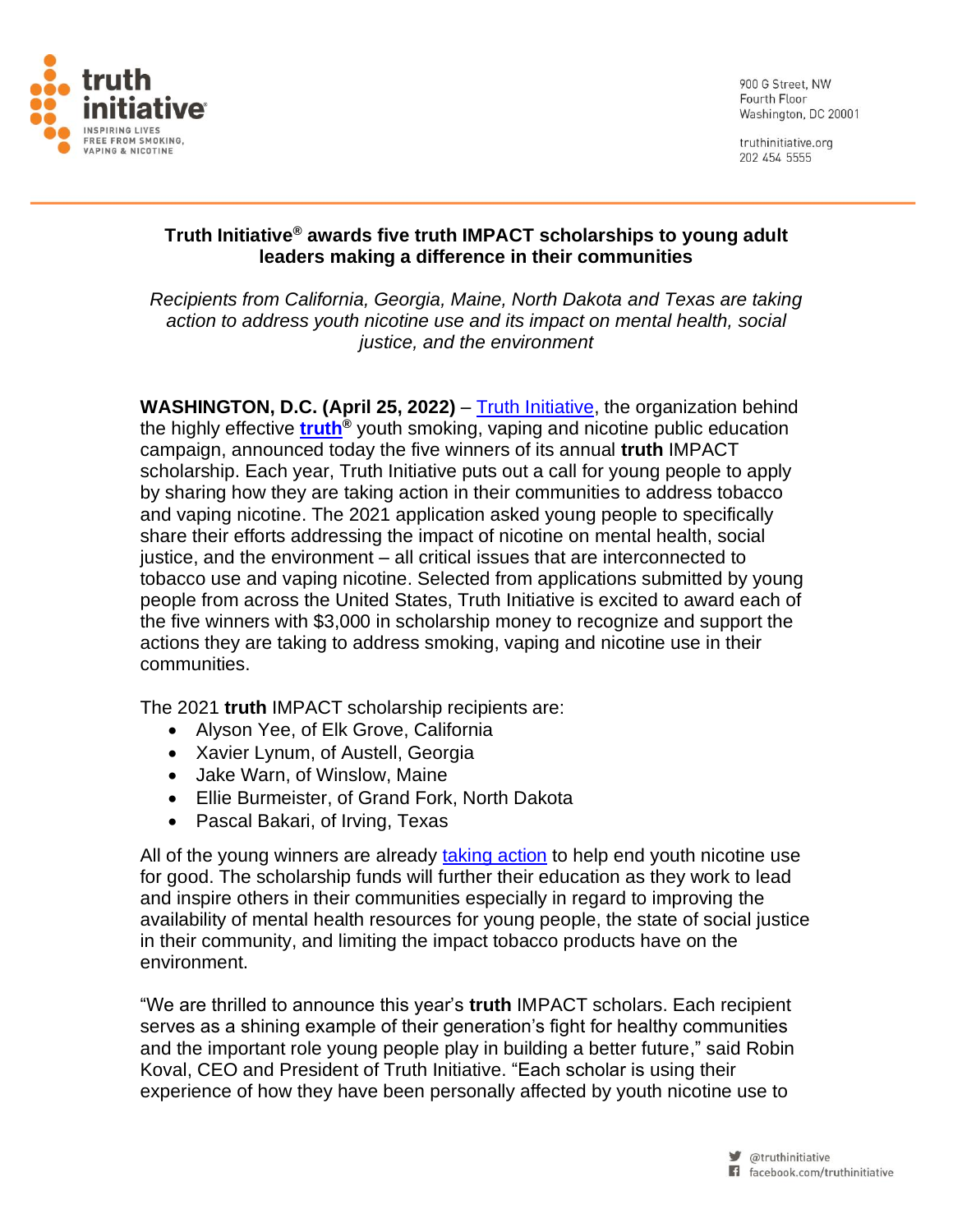

make a positive difference in the lives of their peers. We exceedingly proud of and inspired by their work to lift up young voices and create change in their communities.

E-cigarette use among young people remains at epidemic levels, and public health organizations have continued to fight the youth nicotine epidemic through education, proven-effective tools, and sound scientific research. The latest [2021](https://www.cdc.gov/mmwr/volumes/70/wr/mm7039a4.htm?s_cid=mm7039a4_w)  [National Youth Tobacco Survey](https://www.cdc.gov/mmwr/volumes/70/wr/mm7039a4.htm?s_cid=mm7039a4_w) shows that youth vaping remains a serious public health threat with over 2 million high school and middle school students using e-cigarettes. This is especially troubling given the fact that nicotine can worsen symptoms of [anxiety and depression](https://truthinitiative.org/research-resources/emerging-tobacco-products/colliding-crises-youth-mental-health-and-nicotine-use) in addition to the physical health risks associated with its use.

### **Advocates in action**

The scholarship winners' announcement follows the launch of the Breath of [Stress Air](https://truthinitiative.org/research-resources/emerging-tobacco-products/breath-stress-air-calling-vape-what-it-truly) effort from **truth**, which is debunking the marketing of e-cigarettes as a stress reliever and calls out the tobacco industry for selling vaping as a way to deal with stress, especially during the COVID-19 pandemic, when in fact, [research shows](https://truthinitiative.org/research-resources/emerging-tobacco-products/nicotine-use-and-stress) vaping nicotine can worsen mental health issues including anxiety symptoms and stress levels.

As a former vape user, IMPACT scholarship winner, 21-year-old Jake Warn knows first-hand the mental health impact of vaping nicotine. As a student at Thomas College, he is passionate about sharing his story and the effects vaping nicotine had on his mental health. An athlete and National Honor Society member, he began using vape products in high school as a way to fit in. But he quit using e-cigarettes after it took a toll on his mental and physical health and is now an advocate supporting actions to protect young people from the risks of nicotine addiction and inspiring other young people to quit.

"The reason this work is so important to me is that I know, speaking from experience, that nicotine addiction is scarier and more real than people think," said Warn. "It's important to share and spread this information as much as possible!"

The youngest scholarship recipient this year, 17-year-old Alyson Yee, described how nicotine addiction has impacted young people and why she is passionate about educating her peers.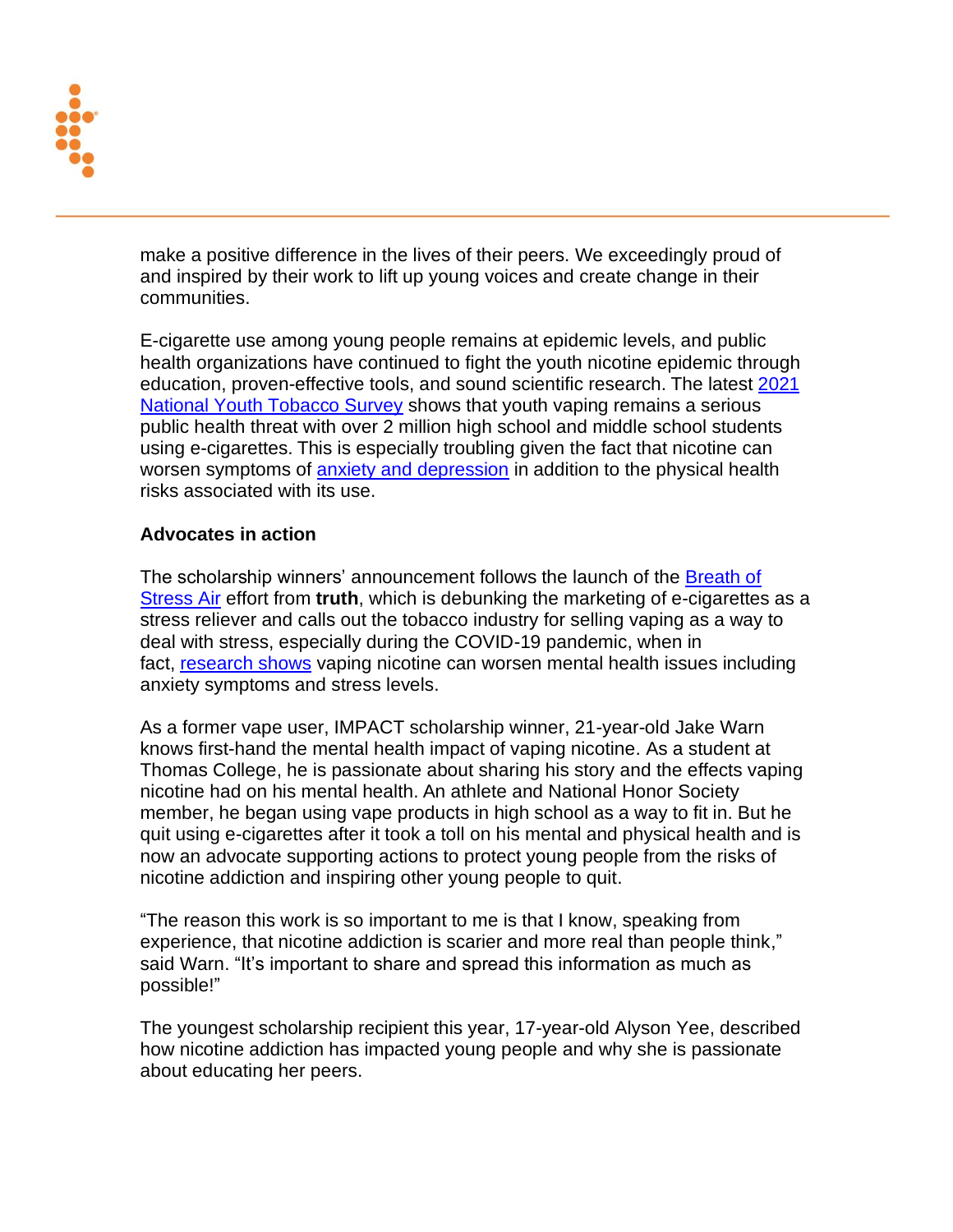

"Going back to school this year made me even more aware of how much tobacco, and particularly vaping, has affected my life. I never realized how prevalent vaping is at my school," said Yee. "Every time I walk into the bathrooms, people are openly vaping and I smell the strong odor from vape pens. This makes me determined to continue to fight against tobacco use and hope for a future where we shun the tobacco industry entirely. It's time to take a stand. Because if we don't, who will?"

# **Resources to help those looking to quit**

Truth Initiative provides support and resources designed specifically for young people to help them quit e-cigarette use through its award-winning and lifesaving nationally recognized **truth** campaign. More than 435,000 young people have enrolled in [This is Quitting](https://c212.net/c/link/?t=0&l=en&o=3409809-1&h=461862032&u=https%3A%2F%2Ftruthinitiative.org%2Fthisisquitting&a=This+is+Quitting) from **truth**—a free and anonymous text message quit vaping program for teens and young adults. A recent [clinical trial](https://truthinitiative.org/press/press-release/truth-initiatives-quit-vaping-program-effective-helping-18-24-year-olds) shows This is Quitting increased e-cigarette quit vaping rates by nearly 40% among young adults aged 18-24 compared to a control group.

**truth** also offers a free, comprehensive digital curriculum, *[Vaping: Know the](https://truthinitiative.org/curriculum)  [truth](https://truthinitiative.org/curriculum)*, that gives students the facts about the health dangers of e-cigarettes, its impact on mental health and the help they need to quit. Parents and educators can learn more about the curriculum at: [Truthinitiative.org/curriculum.](https://truthinitiative.org/curriculum) For help with quitting vaping, teens and young adults can visit [thetruth.com](https://www.thetruth.com/) or **text "DITCHVAPE" to 88709** for free resources.

### **Take action and learn more**

Many of the 2021 **truth** IMPACT Scholarship winners will participate in a Moment of Action on April 27<sup>th</sup>. As part of the event, young people nationwide are mobilizing online and in person by taking a collective breath to demand decisionmakers declare vaping a mental health issue. Learn more about how to take part in the Moment of Action and stand with **truth** in advocating for young people's mental health by visiting [thetruth.com/mentalhealth2022.](https://www.thetruth.com/take-action/campaign/2022-mental-health-campaign)

Anyone can join **truth** in taking action to address mental health, social justice, and the environment as it relates to youth nicotine use. To learn more about the annual **truth** IMPACT Scholarship or get involved with **truth** visit [thetruth.com.](https://www.thetruth.com/)